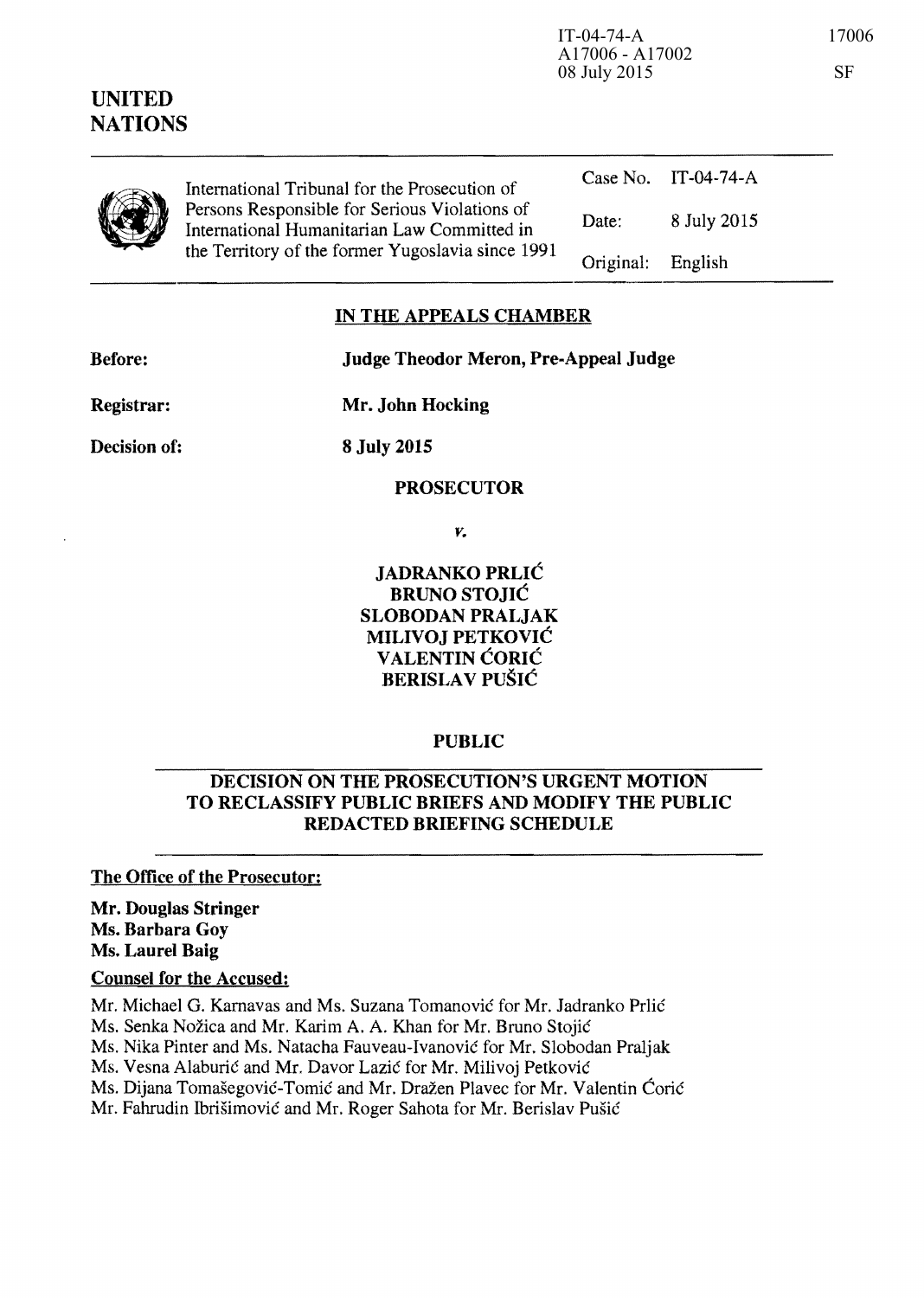**I, Theodor Meron,** Judge of the Appeals Chamber of the International Tribunal for the Prosecution of Persons Responsible for Serious Violations of International Humanitarian Law Committed in the Territory of the former Yugoslavia since 1991 ("Appeals Chamber" and "Tribunal", respectively), and Pre-Appeal Judge in the Prlic *et al.* case;

**RECALLING** that, in accordance with a decision issued by the Appeals Chamber on 9 October  $2014$ , all the Appeal Briefs, the Response Briefs and the Reply Briefs were filed confidentially save for the Response Briefs of Milivoj Petković and Berislav Pušić, on 12 January 2015, 7 May 2015 and 29 May 2015, respectively;<sup>2</sup>

**BEING SEISED** of the "Urgent Motion to Reclassify All Public Redacted Briefs and to Modify Schedule and Procedure for Filing Public Redacted Briefs", filed confidentially by the Office of the Prosecutor ("Prosecution") on 10 June 2015 ("Motion"), in which the Prosecution requests the Appeals Chamber to: (i) temporarily reclassify all public and public redacted briefs filed, including those that will be filed, in these appellate proceedings ("Public Briefs") as confidential ("Initial Request");<sup>3</sup> (ii) order the parties to fully redact all confidential information from the Public Briefs in accordance with internal guidelines or pursuant to the proper standard set out by the Appeals Chamber;<sup>4</sup> and (iii) modify the schedule and procedure for the filing of the Public Briefs;<sup>5</sup>

**NOTING** the Prosecution's submissions that it has noted different approaches taken by the parties to redactions and has identified instances of missing or improper redactions, as a result of which it

<sup>&</sup>lt;sup>1</sup> Decision on Appellants' Requests for Extension of Time and Word Limits, 9 October 2014.

<sup>&</sup>lt;sup>2</sup> Prosecution Appeal Brief, 12 January 2015 (confidential); Jadranko Prlić's Appeal Brief, 12 January 2015 (confidential); Bruno Stojic's Appellant's Brief, 12 January 2015 (confidential); Slobodan Praljak's Appeal Brief with Annexes, 12 January 2015 (confidential); Milivoj Petković's Appeal Brief, 12 January 2015 (confidential with confidential annexes): Appellant's Brief of Valentin Coric, 12 January 2015 (confidential); Appeal Brief of Berislav Pušić, 12 January 2015 (confidential); Prosecution Response to Jadranko Prlić's Appellant's Brief, 7 May 2015 (confidential with confidential appendix); Prosecution Response to Bruno Stojic's Appellant'S Brief, 7 May 2015 (confidential); Prosecution Response to Slobodan Praljak's Appellant's Brief, 7 May 2015 (confidential); Prosecution Response to Milivoj Petković's Appellant's Brief, 7 May 2015 (confidential with confidential and *ex parte* appendix); Prosecution Response to Valentin Coric's Appellant's Brief, 7 May 2015 (confidential with confidential and *ex parte*  appendix); Prosecution Response to Berislav Pusic's Appellant's Brief, 7 May 2015 (confidential with confidential and *ex parte appendix)*; Jadranko Prlić's Respondent's Brief, 7 May 2015 (confidential); Bruno Stojić's Respondent's Brief, 7 May 2015 (confidential); Siobodan Praljak's Response to Prosecution Appeal Brief, 7 May 2015 (confidential); Milivoj Petković's Respondent's Brief, 7 May 2015; Respondent's Brief of Valentin Coric, 7 May 2015 (confidential); Berislav Pusic's Response to the Prosecution's Appeal Brief, 7 May 2015; Prosecution's Consolidated Reply to Respondents' Briefs, 29 May 2015 (confidential with confidential appendix); Jadranko Prlic's Reply Brief, 29 May 2015 (confidential); Bruno Stojic's Brief in Reply, 29 May 2015 (confidential); Slobodan Praljak's Reply Brief with Annexes, 29 May 2015 (confidential); Milivoj Petkovic's Brief in Reply, 29 May 2015 (confidential); Reply Brief of Valentin Coric in Support of Appellant's Brief, 29 May 2015 (confidential with confidential and *ex parte* annexes A & B); Berislav Pusic's Brief in Reply, 29 May 2015 (confidential). *See also* Jadranko Prlic's Corrigendum to His Appeal Brief, 6 March 2015 (confidential); Corrigendum to Slobodan Praljak's Appeal Brief, 5 February 2015 (confidential); Corrigendum to Milivoj Petkovic's Appeal Brief, 30 January 2015 (confidential); Corrigendum to Appellant's Brief of Valentin Coric, 12 January 2015 (confidential).

 $3$  Motion, paras 1, 4, 9(a)-(b).

 $4$  Motion, paras 1, 7,  $9(c)$ . The Prosecution refers to a confidential internal memorandum dated 27 September 2012 on redaction guidelines, however it has not provided the Appeals Chamber with a copy of these guidelines for consideration. *See* Motion, para. 7, fn. 11.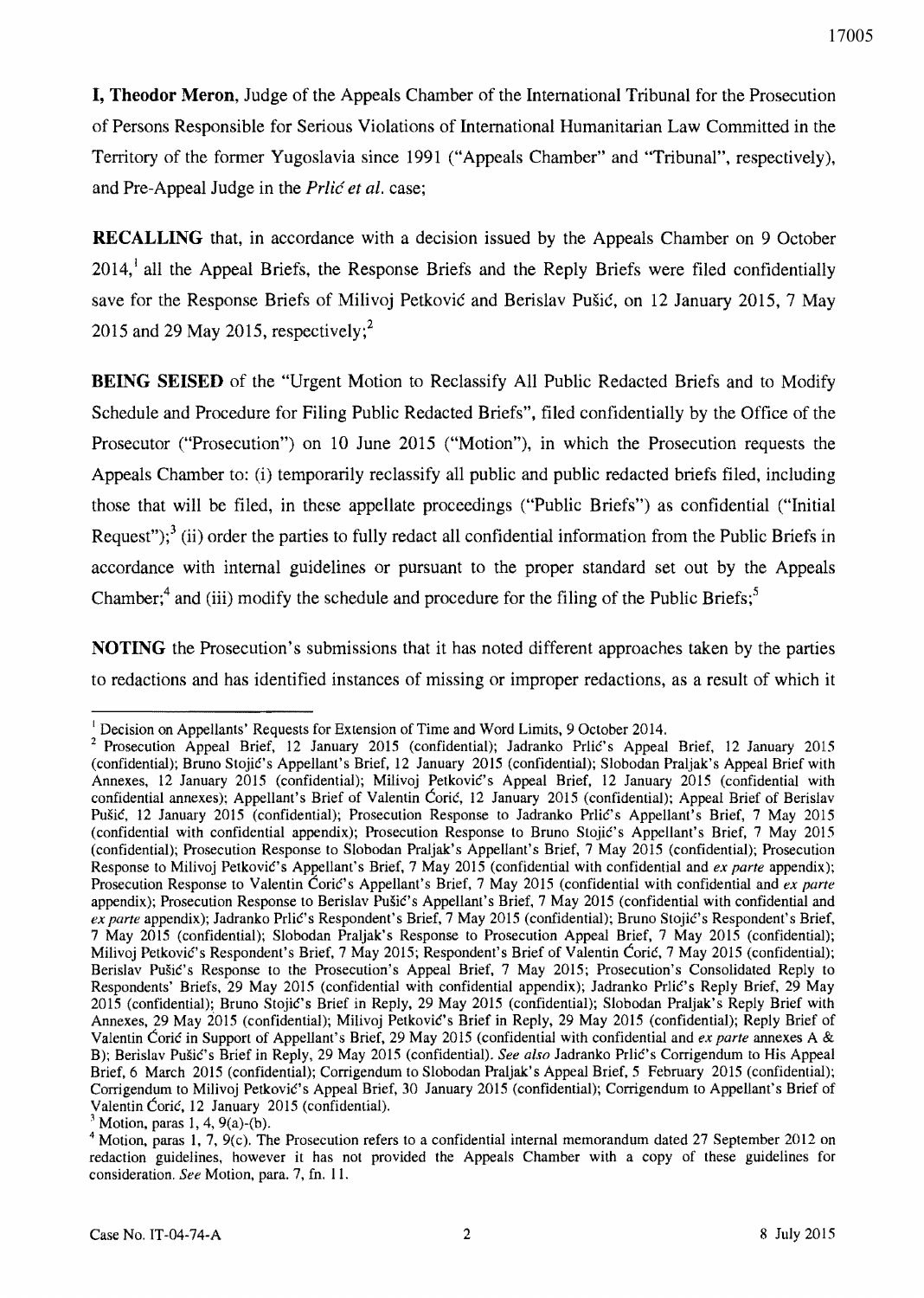is unable to file its public briefs in accordance with the deadline of 11 June 2015 set out by the Appeals Chamber and that it, therefore, suggests that the staggered filing of the Public Briefs be scheduled allowing for review by the parties before release to the public in order to prevent the potential disclosure of confidential and witness identifying information in the Public Briefs;<sup>6</sup>

**NOTING** "Bruno Stojic's Response to Prosecution's Urgent Motion to Reclassify all Public Redacted Briefs and to Modify Schedule and Procedure for Filing Public Redacted Briefs", filed confidentially on 16 June 2015 ("Stojić" sResponse"), in which Bruno Stojić ("Stojić"): (i) does not oppose the Motion; (ii) agrees that guidance by the Appeals Chamber on the proper standard to redact confidential information would assist the parties; and (iii) explains that, out of an abundance of caution, he redacted certain references to public passages in the Trial Judgement and does not object to re-filing his briefs with the relevant redactions lifted should the Appeals Chamber conclude that no references to the Trial Judgement should be redacted;<sup>7</sup>

**NOTING** that the other Appellants did not file a response;

**NOTING** that on 12 June 2015, I issued an order, instructing the Registry of the Tribunal ("Registry") to reclassify all public and public redacted briefs filed in these appellate proceedings as confidential and withdraw them from the public domain until a decision on the Motion is issued by the Appeals Chamber, and ordered the parties to suspend the filing of any public redacted brief until a decision on the Motion is issued:<sup>8</sup>

**NOTING** therefore that the Initial Request has been disposed of by the Order;

**RECALLING** that all submissions filed before the Tribunal shall be public unless there are exceptional reasons for keeping them confidential, that parties shall file public redacted versions of all confidential briefs filed on appeal; $9$ 

**EMPHASISING,** however, that the protection of witnesses and victims is of utmost importance to the proper functioning of the Tribunal and, once protective measures have been ordered, they

 $<sup>5</sup>$  Motion, paras 1, 4, 9(d).</sup>

<sup>6</sup> Motion, paras 1,3-4,6, *citing to* Status Conference, T. 54 (12 May 2015).

 $7$  Stojić's Response, paras 3-4.

<sup>&</sup>lt;sup>8</sup> Order Relating to the Prosecution's Urgent Motion to Reclassify Public Briefs and Modify the Public Related Briefing Schedule, 12 June 2015, p. 2.

*<sup>9</sup> Prosecutor* v. *Nikola Sainovic et al.,* Case No. IT-05-87-A, Decision on Prosecution's Motion Concerning Confidential Information in Vladimir Lazarevic's Public Submissions, 31 March 2010 (confidential) *("Šainović* Decision"), para. 5; *Prosecutor* v. *Dragomir Milosevic,* Case No. IT-98-2911-A, Decision on Urgent Prosecution Motion Concerning Public Filings of Dragomir Milosevic. 22 April 2009 *("MiloseviC* Decision"), p. 3.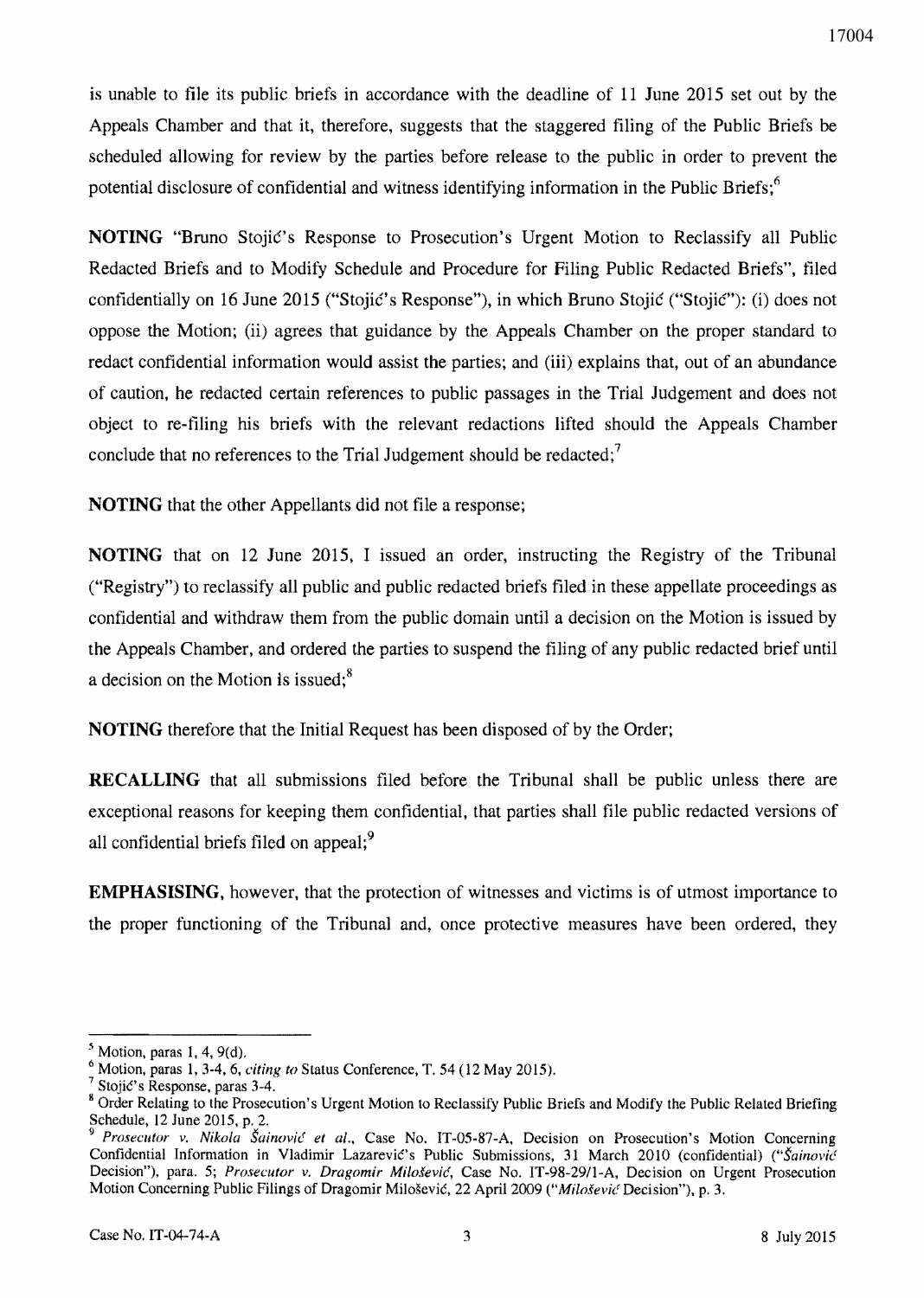continue to have effect on appeal, or in any other proceedings, unless they are modified by the competent Chamber;<sup>10</sup>

**RECALLING** that it is not for the parties to decide what aspects of a confidential testimony or exhibit can be disclosed and that, if a party considers that public disclosure of information under seal becomes necessary, it can move the appropriate Chamber for a variation of the protective measures. II

**RECALLING** that parties may refer to the existence of confidential exhibits or testimonies to support their assertions as long as they do not disclose confidential information contained therein;  $12$ 

**CONSIDERING** that, as noted by the Prosecution, there are instances in the Public Briefs where inconsistent approaches to the redaction of confidential information, including insufficient and excessive redactions, have been applied; $^{13}$ 

**INVITING** the parties to coordinate with one another as necessary to apply a consistent approach to redacting the Public Briefs;

**FOR THE FOREGOING REASONS,** and pursuant to Rules 54, 75, and 107 of the Rules of Procedure and Evidence of the Tribunal,

**HEREBY GRANT** the Motion with regard to the remaining Prosecution requests; and

## **ORDER:**

(i) the Prosecution to disclose to the Defence Appellants the proposed public version of its Appeal Brief, and *vice versa* the Defence Appellants to the Prosecution, within seven days of the date of this decision; and all parties to re-file, after having made all necessary redactions in accordance with the applicable law set out in this decision, a public redacted version of their Appeal Briefs within 21 days of the date of this decision;

(ii) the parties to implement the procedure as specified in (i) for public redacted versions of the Response Briefs (except for those of Milivoj Petkovic and Berislav Pusic) and the Reply Briefs, starting from the deadline of the filing of the public redacted versions of the Appeal Briefs; and

JO *Suinovic* Decision, para. 5; *Milosevic* Decision, p. 4.

<sup>&</sup>lt;sup>11</sup> *Šainović* Decision, para. 6; *Milošević* Decision, p. 4.